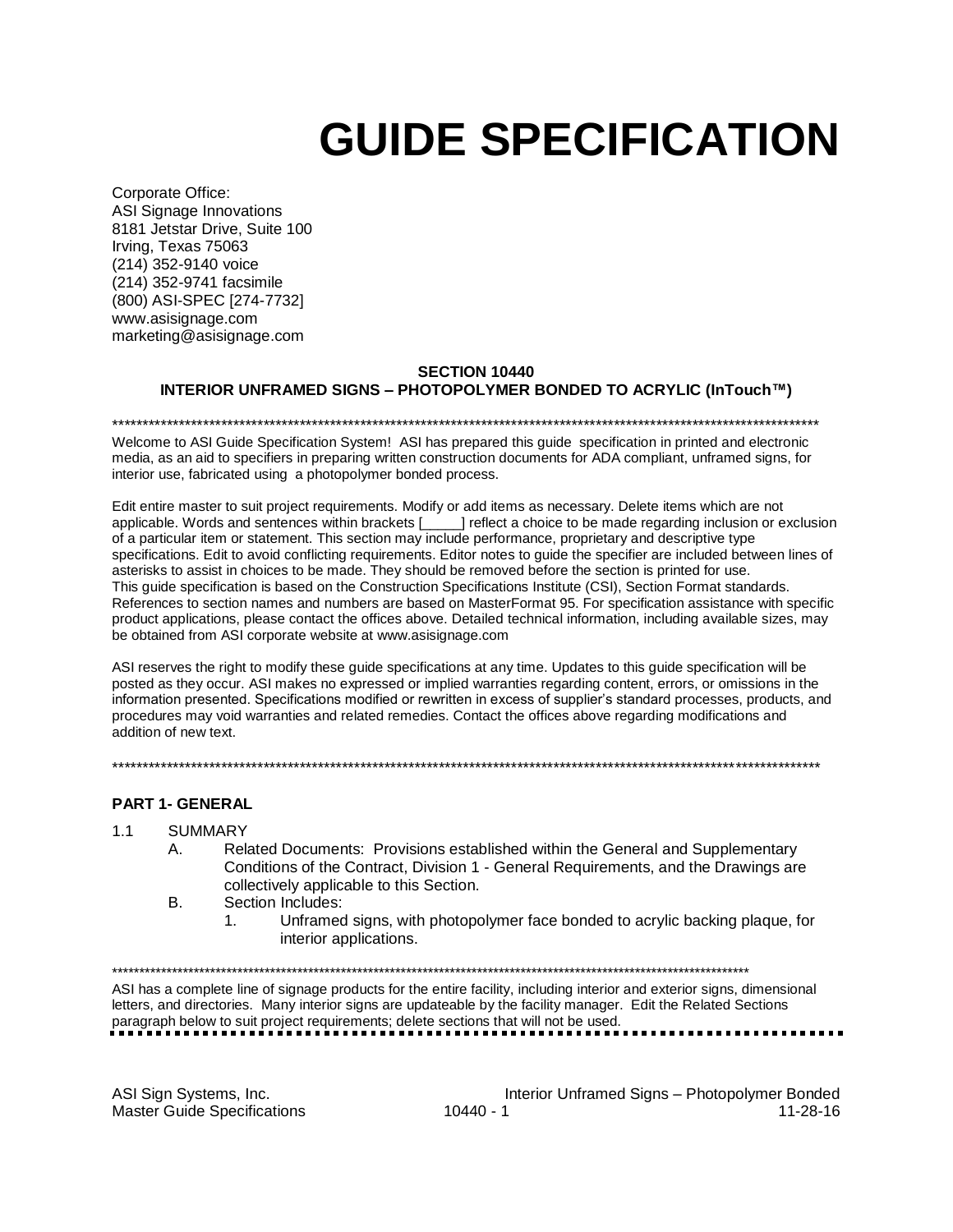| С.            | <b>Related Sections:</b>                                                         |                                         |
|---------------|----------------------------------------------------------------------------------|-----------------------------------------|
| Section 10410 | Non-Illuminated Interior Directories                                             | Series 440                              |
| Section 10410 | Non-Illuminated Interior Directories                                             | Series 470                              |
| Section 10410 | Non-Illuminated Interior Directories                                             | Series 490                              |
| Section 10410 | Illuminated Interior Directories                                                 | Series 530                              |
| Section 10410 | Illuminated Interior Directories                                                 | Series 560                              |
| Section 10410 | Illuminated Interior Directories                                                 | Series 570                              |
| Section10420  | Cast Plaques                                                                     | <b>Cast Plaques</b>                     |
| Section 10440 | Interior Signage - Photochemically-Etched ADA Signs                              | SignEtch I                              |
| Section 10440 | Interior Signage - Photochemically-Etched Plaque Signs                           | SignEtch II                             |
| Section 10430 | Dimensional Letters - Fabricated Metal                                           | <b>LF Series</b>                        |
| Section 10430 | Dimensional Letters - Cut Metal                                                  | <b>LPS Series</b>                       |
| Section 10430 | Dimensional Letters - Cast Metal                                                 | LC Series                               |
| Section 10430 | Dimensional Letters - Metal-Laminate Acrylic                                     | <b>LPL Series</b>                       |
| Section 10430 | Dimensional Letters - Molded Plastic                                             | <b>LM Series</b>                        |
| Section 10430 | Dimensional Letters - Precision Cut Acrylic                                      | <b>LPP Series</b>                       |
| Section 10440 | Dimensional Letters - Cut Vinyl                                                  | <b>LTV Series</b>                       |
| Section 10430 | Specialty Signs - Simulated stone materials                                      | <b>Simulated Materials</b>              |
| Section 10430 | Exterior Fiberglass Signs - 4 Sided Non Illuminated Monolith                     | Series 940S                             |
| Section 10430 | Exterior Fiberglass Signs - 4 Sided Non Illuminated Pylon                        | Series 840R                             |
| Section 10430 | Exterior Fiberglass Signs - 3 Sided Non Illuminated Monolith                     | Series 930S                             |
| Section 10430 | Exterior Fiberglass Signs - 3 Sided Non Illuminated Pylon                        | Series 830R                             |
| Section 10430 | Exterior Fiberglass Signs - 2 Sided Non-Illuminated Monolith                     | Series 920                              |
| Section 10430 | Exterior Fiberglass Signs - 2 Sided Non Illuminated Pylon                        | Series 820                              |
| Section 10430 | Exterior Fiberglass Signs - 2 Sided Non Illuminated Monolith                     | Series 920CF                            |
| Section 10430 | Exterior Fiberglass Signs - 2 Sided Non Illuminated Pylon - Curved Face          | Series 820CF                            |
| Section 10430 | Exterior Fiberglass Signs - 4 Sided Illuminated Monolith                         | Series 1140S                            |
| Section 10430 | Exterior Fiberglass Signs - 4 Sided Illuminated Pylon -                          | Series 1040R                            |
| Section 10430 | Exterior Fiberglass Signs - 3 Sided Illuminated Monolith -                       | Series 1130S                            |
| Section 10430 | Exterior Fiberglass Signs - 3 Sided Illuminated Pylon -                          | Series 1030R                            |
| Section 10430 | Exterior Fiberglass Signs - 2 Sided Illuminated Monolith -                       | Series 1120                             |
| Section 10430 | Exterior Fiberglass Signs - 2 Sided Illuminated Pylon -                          | Series 1020                             |
| Section 10430 | Exterior Fiberglass Signs - 2 Sided Illuminated Pylon - Curved Face              | Series 1020CF                           |
| Section 10430 | Exterior Fiberglass Signs - Non-Illuminated Post and Panel                       | Series 820                              |
| Section 10430 | Exterior Fiberglass Signs - Illuminated Post and Panel                           | Series 1020                             |
| Section 10430 | Exterior Fiberglass Signs - Illuminated Wall Mounted                             | Series 1014                             |
| Section 10430 | Exterior Fiberglass Signs - Non-Illuminated Wall Mounted                         | Series 814/825                          |
| Section 10430 | Exterior Aluminum Signs - Post and Panel                                         | 2100 Series                             |
| Section 10430 | Exterior Aluminum Signs - Post and Panel                                         | 2300 Series                             |
| Section 10430 | Exterior Aluminum Signs - Post and Panel                                         | 2400 Series                             |
| Section 10430 | Exterior Aluminum Signs - Post and Panel                                         | 2500 Series                             |
| Section 10430 | Exterior Aluminum Signs - Curved Face                                            | Pacific Exterior                        |
| Section 10430 | Exterior Aluminum Signs - Interchangeable Components                             | Compass                                 |
| Section 10430 | Exterior Aluminum Signs - Flat Face                                              | Messenger Exterior                      |
| Section 10440 | Interior Unframed Signs                                                          | Series SP                               |
| Section 10440 | Interior 4 Sided Framed Signs -                                                  | Series 320/390                          |
| Section 10440 | Interior Unframed Signs - Plastic Laminate or Acrylic with Raster Braille        | <b>InTac</b>                            |
| Section 10440 | Interior Unframed Sign - Photopolymer Bonded to Acrylic                          | <b>InTouch</b>                          |
| Section 10440 | Interior Unframed Signs - Photopolymer Bonded to Plastic Laminate/PETG Intouch 2 |                                         |
| Section 10440 | Interior Door Signage - Thermoformed Resin - InForm                              | <b>InForm</b>                           |
| Section 10440 | Interior Unframed Signs - Embossed (EmBoss)                                      | <b>EmBoss</b>                           |
| Section 10420 | Interior Updateable Signs                                                        | <b>WS Series</b>                        |
| Section 10440 | Interior Updateable Signs -                                                      | Inhouse <sup>™</sup> Classic Series 380 |
| Section 10440 | Interior Room Control Signs -                                                    | <b>SL Series</b>                        |
| Section 10440 | Interior Directional Signs -                                                     | <b>PMA Series</b>                       |
| Section 10440 | Interior Overhead Signs -                                                        | <b>PAP Series</b>                       |
| Section 14440 | Interior Desk Signs -                                                            | 200 Series                              |
| Section 10440 | Interior Modular Interchangeable Signs - Interior 20                             | Interior 20                             |
| Section 10440 | Interior Modular Interchangeable Signs - Infinity                                | Infinity                                |
| Section 10440 | Interior Modular Component Signs - Flat Face                                     | Messenger Interior                      |
| Section 10440 | Interior Modular Interchangeable Signs - Curved Face                             | Pacific Interior                        |
| Section 10440 | Interior Unframed Signs - ECR Photopolymer-Based ADA Signage                     | Terra                                   |
| Section 10440 | Interior Aluminum Extrusion Sign with Changeable Insert                          | Horizon                                 |
| Section 10440 | Interior Aluminum Extrusion Sign with Changeable Insert                          | Venus                                   |
| Section 10440 | Interior Modular Interchangeable Signs Jigsaw                                    | Jigsaw                                  |
| Section 10440 | Interior Modular Interchangeable Signs - Puzzle                                  | Puzzle                                  |

ASI Sign Systems, Inc.<br>Master Guide Specifications

Interior Unframed Signs – Photopolymer Bonded<br>1938-16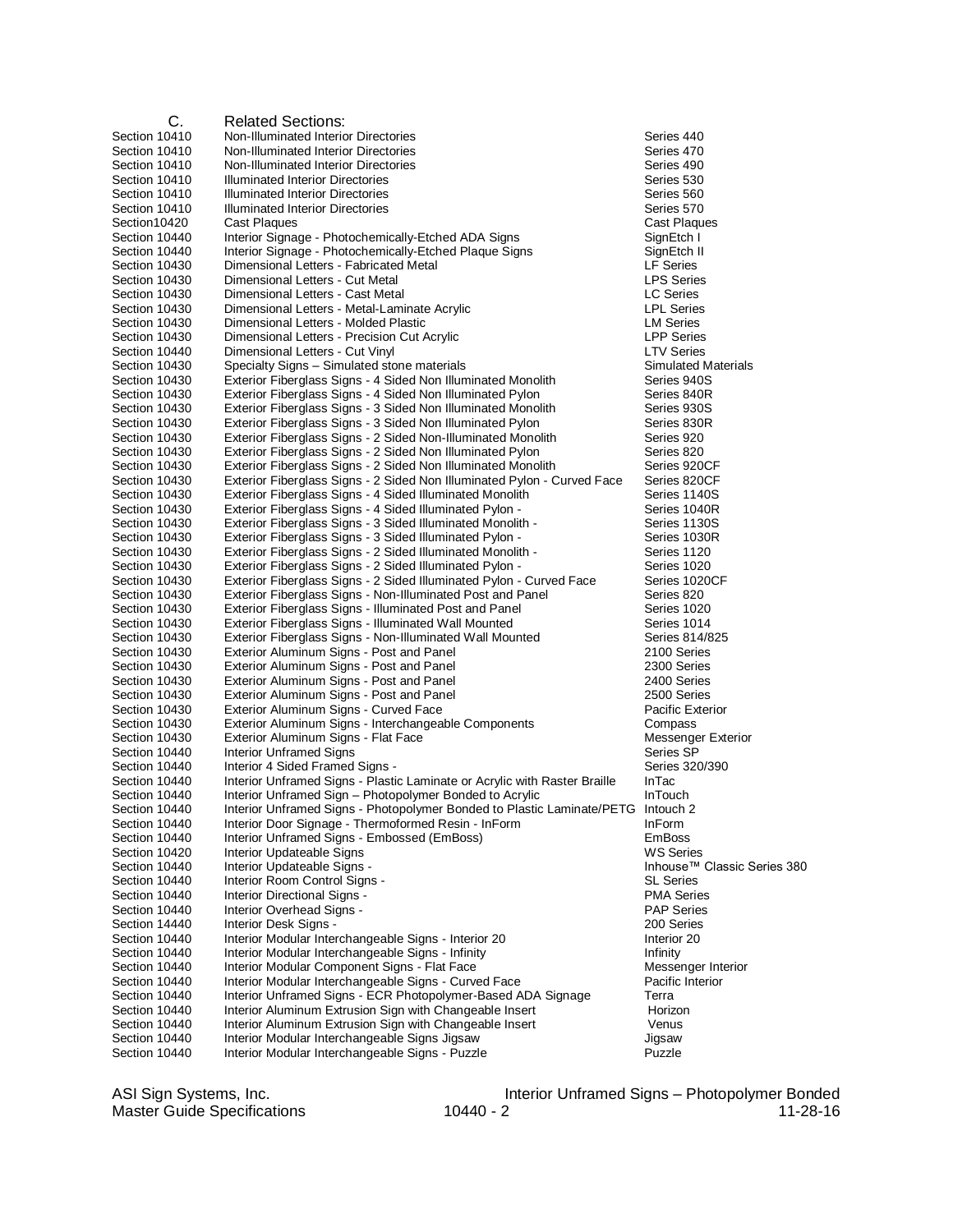If specific sign quantities, sizes, layouts, and graphic processes are not scheduled, an allowance may be utilized to set aside a monetary amount sufficient for purchase, delivery, and installation of signage.

D. [Allowances: Work of this section is affected by allowances. Refer to Division 1 for allowance amounts and requirements.]

#### $1.2$ **QUALITY ASSURANCE**

Include quality assurance requirements below which are consistent with the size and scope of the project and extent of work of this section. Only request qualification statements you intend to review, and which are necessary to establish qualifications of the product, manufacturer, or installer.

- Supplier: Obtain all products in this section from a single supplier. A.
- **B.** Regulatory Requirements: Products shall meet requirements of the Americans With Disabilities Act Accessibility Guidelines (ADAAG) and local amendments and modifications.
- $C_{1}$ Installer: Installation shall be performed by installer specialized and experienced in work similar to that required for this project.

Include submittal requirements below which are consistent with the scope of the project and extent of work of this section. Only request submittals which are necessary for review of design intent. 

#### $1.3$ SUBMITTALS

- Α. Submit in accordance with requirements of Division 1.
- Product Data: Submit product data for specified products. Include material details for **B.** each sign specified.
- C. Shop Drawings: Submit shop drawings showing layout, profiles, and product components, including dimensions, anchorage, and accessories.
- Samples: Submit supplier's standard color chart for selection purposes and selected D. colors for verification purposes.
- Е. Installation: Submit supplier's installation instructions.
- F. **Closeout Submittals:** 
	- $1<sub>1</sub>$ Submit operation and maintenance data for installed products, including precautions against harmful cleaning materials and methods.
	- Submit warranty documents specified herein.  $2.$

#### DELIVERY, STORAGE, AND HANDLING  $1.4$

- Comply with requirements of Division 1. Α.
	- Comply with manufacturer's ordering instructions and lead time requirements to 1. avoid construction delays.
	- $2.$ Deliver products in manufacturer's original, unopened, undamaged containers with identification labels intact.
	- Store products protected from weather, temperature, and other harmful 3. conditions as recommended by supplier.
	- $4.$ Handle products in accordance with manufacturer's instructions.
- $1.5$ **WARRANTY** 
	- Project Warranty: Comply with requirements of Division 1.  $A_{1}$
	- Manufacturer's Warranty: Submit manufacturer's standard warranty document executed Β. by authorized company official.

ASI Sign Systems, Inc.

**Master Guide Specifications** 

Interior Unframed Signs - Photopolymer Bonded  $11 - 28 - 16$  $10440 - 3$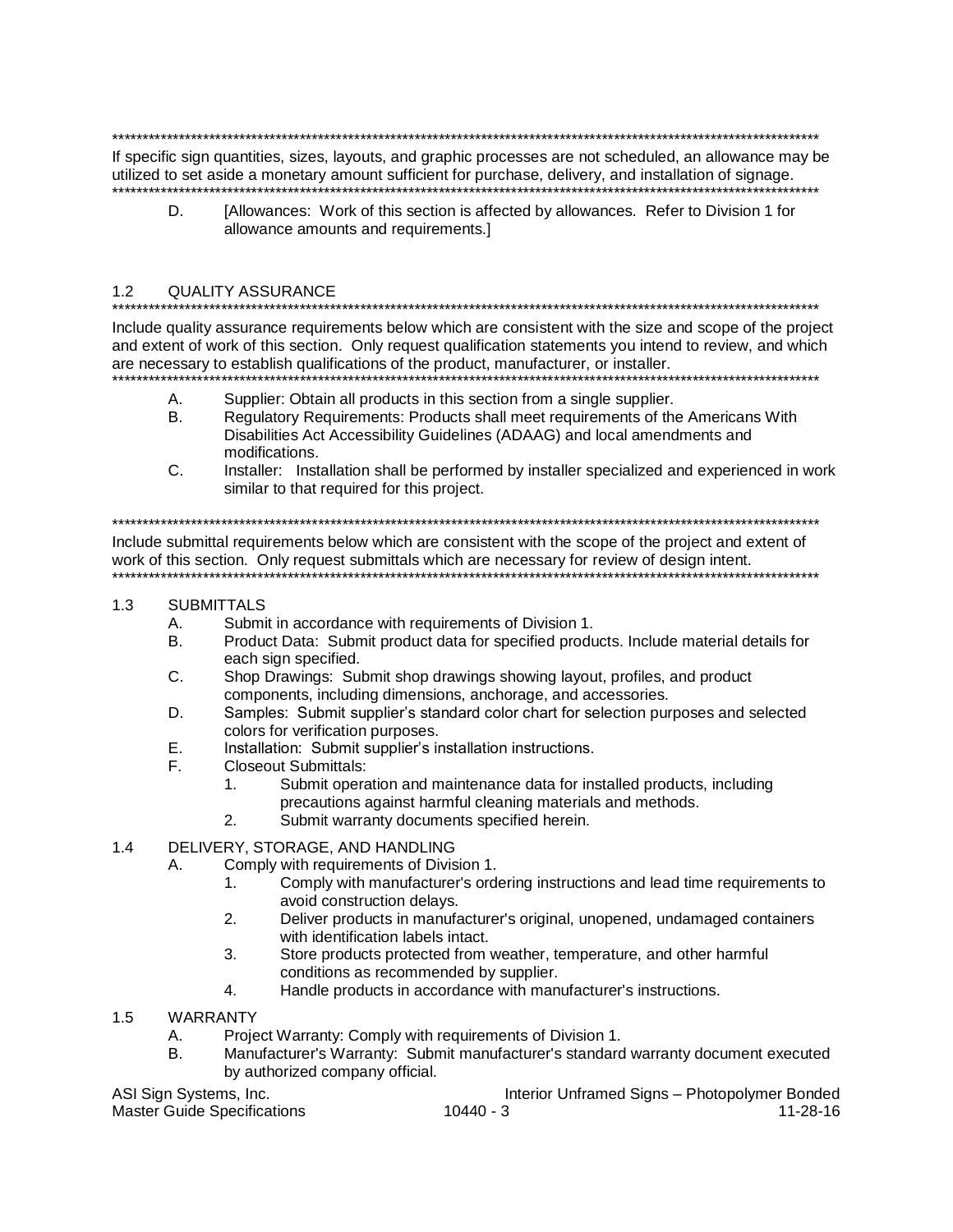1. Warranty Period: one (1) year from product ship date.

## 2 PRODUCTS

\*\*\*\*\*\*\*\*\*\*\*\*\*\*\*\*\*\*\*\*\*\*\*\*\*\*\*\*\*\*\*\*\*\*\*\*\*\*\*\*\*\*\*\*\*\*\*\*\*\*\*\*\*\*\*\*\*\*\*\*\*\*\*\*\*\*\*\*\*\*\*\*\*\*\*\*\*\*\*\*\*\*\*\*\*\*\*\*\*\*\*\*\*\*\*\*\*\*\*\*\*\*\*\*\*\*\*\*\*\*\*\*\*\*\*\*\* In 2.1A1 below, modify to reflect name, address, and phone/fax of local ASI Affiliate who is supplying to product or system to the project.

\*\*\*\*\*\*\*\*\*\*\*\*\*\*\*\*\*\*\*\*\*\*\*\*\*\*\*\*\*\*\*\*\*\*\*\*\*\*\*\*\*\*\*\*\*\*\*\*\*\*\*\*\*\*\*\*\*\*\*\*\*\*\*\*\*\*\*\*\*\*\*\*\*\*\*\*\*\*\*\*\*\*\*\*\*\*\*\*\*\*\*\*\*\*\*\*\*\*\*\*\*\*\*\*\*\*\*\*\*\*\*\*\*\*\*\*\*

## 2.1 SIGNAGE SYSTEMS

- A. Acceptable Manufacturers:
	- 1. ASI Signage Innovation, 8181 Jetstar Drive, Suite 100, Irving, Texas 75063; (214) 352- 9140 telephone; (214) 352-9741 facsimile; (800) ASI-SPEC [274- 7732]
	- 2. Substitutions: Submit in accordance with Section 01600.
- B. Acceptable Product: InTouch™ ADA- Ready™ Sign System with requirements indicated for materials, thickness, finish colors, designs, shapes, sizes and details..

\*\*\*\*\*\*\*\*\*\*\*\*\*\*\*\*\*\*\*\*\*\*\*\*\*\*\*\*\*\*\*\*\*\*\*\*\*\*\*\*\*\*\*\*\*\*\*\*\*\*\*\*\*\*\*\*\*\*\*\*\*\*\*\*\*\*\*\*\*\*\*\*\*\*\*\*\*\*\*\*\*\*\*\*\*\*\*\*\*\*\*\*\*\*\*\*\*\*\*\*\*\*\*\*\*\*\*\*\*\*\*\*\*\*\*\*\* Intouch Series Signs offer a variety of standard and custom sizes, shapes, and appearance options, all fabricated using a photopolymer bonded to an acrylic backing plaque to create projected graphics. Revise below to suit project requirements. Note that Braille must be used to identify all permanent rooms and spaces. \*\*\*\*\*\*\*\*\*\*\*\*\*\*\*\*\*\*\*\*\*\*\*\*\*\*\*\*\*\*\*\*\*\*\*\*\*\*\*\*\*\*\*\*\*\*\*\*\*\*\*\*\*\*\*\*\*\*\*\*\*\*\*\*\*\*\*\*\*\*\*\*\*\*\*\*\*\*\*\*\*\*\*\*\*\*\*\*\*\*\*\*\*\*\*\*\*\*\*\*\*\*\*\*\*\*\*\*\*\*\*\*\*\*\*\*\*

#### 2.2 SIGN MATERIALS

- A. Face: Intouch Photopolymer Face, in matte (non-glare) finish.
- B. Backing Plate: Acrylic.

### 2.3 FABRICATION OPTIONS

- A. Tactile Graphics and Text:
	- 1. Fabrication process: Provide tactile copy [and grade 2 Braille] raised 1/32 inch minimum from plaque first surface by manufacturer's photopolymer bonded process. Signface of single material, tactile characters and Braille integral to photopolymer. Adhesive-fixed characters are not acceptable.
	- 2. Provide lettering and graphics precisely formed, uniformly opaque to comply with relevant ADA regulations and requirements indicated for size, style, spacing, content, position, and colors. Tactile characters to be raised min. 1/32" from surface. Computerized translation of sign copy to be responsibility of the manufacturer.
- B. Mounting Panel Options:
	- 1. Size:
		- a) [Same size.]
		- b) [Oversized.]
	- 2. Thickness:
		- a) [.125 inch thick matte finished acrylic.]
		- b) [.080 inch thick matte finished acrylic.]
		- c) [.125 inch thick clear acrylic.]
	- 3. [.080 inch thick clear acrylic.]
- C. Background Appearance Options:
	- 1. [Solid color[s]: Select from manufacturer's standard range.]
	- 2. [Custom colors as selected.]
	- 3. [Subsurface custom graphics.]

ASI Sign Systems, Inc. The State of the Interior Unframed Signs – Photopolymer Bonded Master Guide Specifications 10440 - 10440 - 4 11-28-16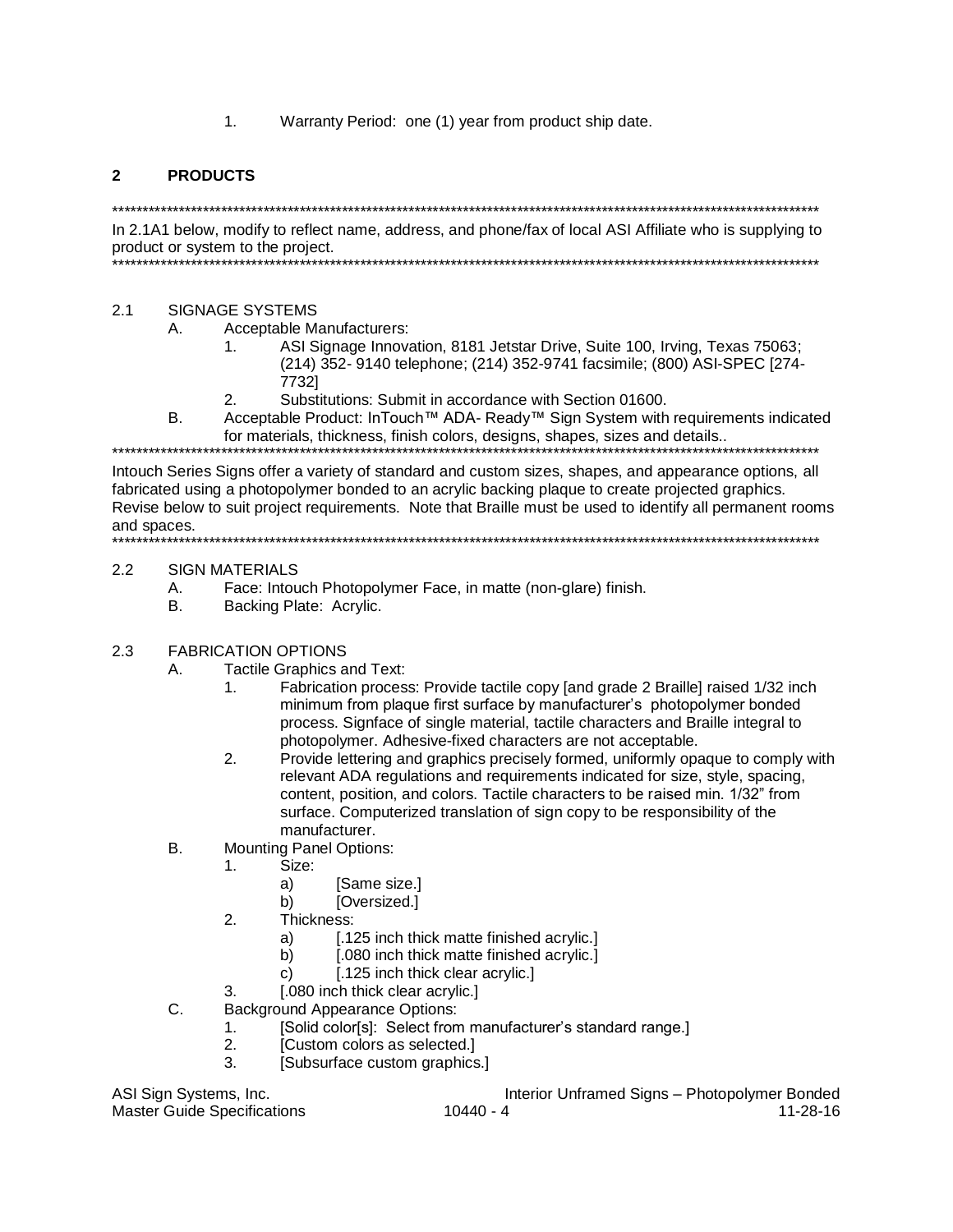- D. Tactile Lettering and Graphics Color Options: [Select from manufacturer's standard colors.1
- E. Overall panel size: [Specify height and width of sign up to 18 x 18 inches.]
- F. Shape: [Standard] [Custom - specify].
- G. Letter style[s], color[s], letter size[s] and layout position: [Specify from manufacturer's standard letter styles and color charts.]
- Text schedule: [Verify correct capitalization.] Η.

In 2.4 below, select from one or more of the mounting options available. 

- $2.4$ **INSTALLATION METHOD** 
	- [System VT, vinyl tape.] А.
	- **B**. **ISystem SA, silicone adhesive.**
	- C. [System MH, mounting holes for mechanical fasteners.]
	- D. [System CSMH, counter sunk mechanical fasteners.]
	- E. [System PM, partition mount, compatible with systems furniture panels.]
- $2.5$ **FABRICATION - GENERAL** 
	- General: Comply with requirements indicated for materials, thicknesses, finishes, colors, Α. designs, shapes, sizes, and details of construction.
	- Preassemble signs in the shop to the greatest extent possible to minimize field assembly. B. Disassemble signs only as necessary for shipping and handling limitations. Clearly mark units for reassembly and installation, in a location not exposed to view after final assembly.
	- $C_{-}$ Conceal fasteners if possible; otherwise, locate fasteners to appear inconspicuous.
	- Form panels to required size and shape. Comply with requirements indicated for design, D. dimensions, finish, color, and details of construction.
	- F. Coordinate dimensions and attachment methods to produce message panels with closely fitting joints. Align edges and surfaces with one another in the relationship indicated.

#### $\overline{3}$ **EXECUTION**

#### $3.1$ **EXAMINATION**

- Site Verification of Conditions: Verify installation conditions previously established under А. other sections are acceptable for product installation in accordance with manufacturer's instructions.
- Scheduling of installation by Owner or it's representative implies that substrate and B. conditions are prepared and ready for product installation. Proceeding with installation implies installer's acceptance of substrate and conditions.

#### $3.2$ **INSTALLATION**

- А. Install product in accordance with supplier's instructions.
- **B.** Install product in locations indicated using mounting methods recommended by sign manufacturer and free from distortion, warp, or defect adversely affecting appearance.  $C_{1}$ Install product level, plumb, and at heights indicated.
- Install product at heights to conform to Americans with Disabilities Act Accessibility D.
- Guidelines (ADAAG) and applicable local amendments and regulations.
- Ε. Install signs within the following tolerances and in accordance with manufacturer's recommendations:
	- Interior Signs: Within 1/4 inch vertically and horizontally of intended location.  $\mathbf{1}$
- $3.3$ CLEANING, PROTECTION, AND REPAIR
	- Repair scratches and other damage which might have occurred during installation. А. Replace components where repairs were made but are still visible to the unaided eye from a distance of 5 feet.

ASI Sign Systems, Inc. Master Guide Specifications

Interior Unframed Signs - Photopolymer Bonded  $10440 - 5$  $11 - 28 - 16$